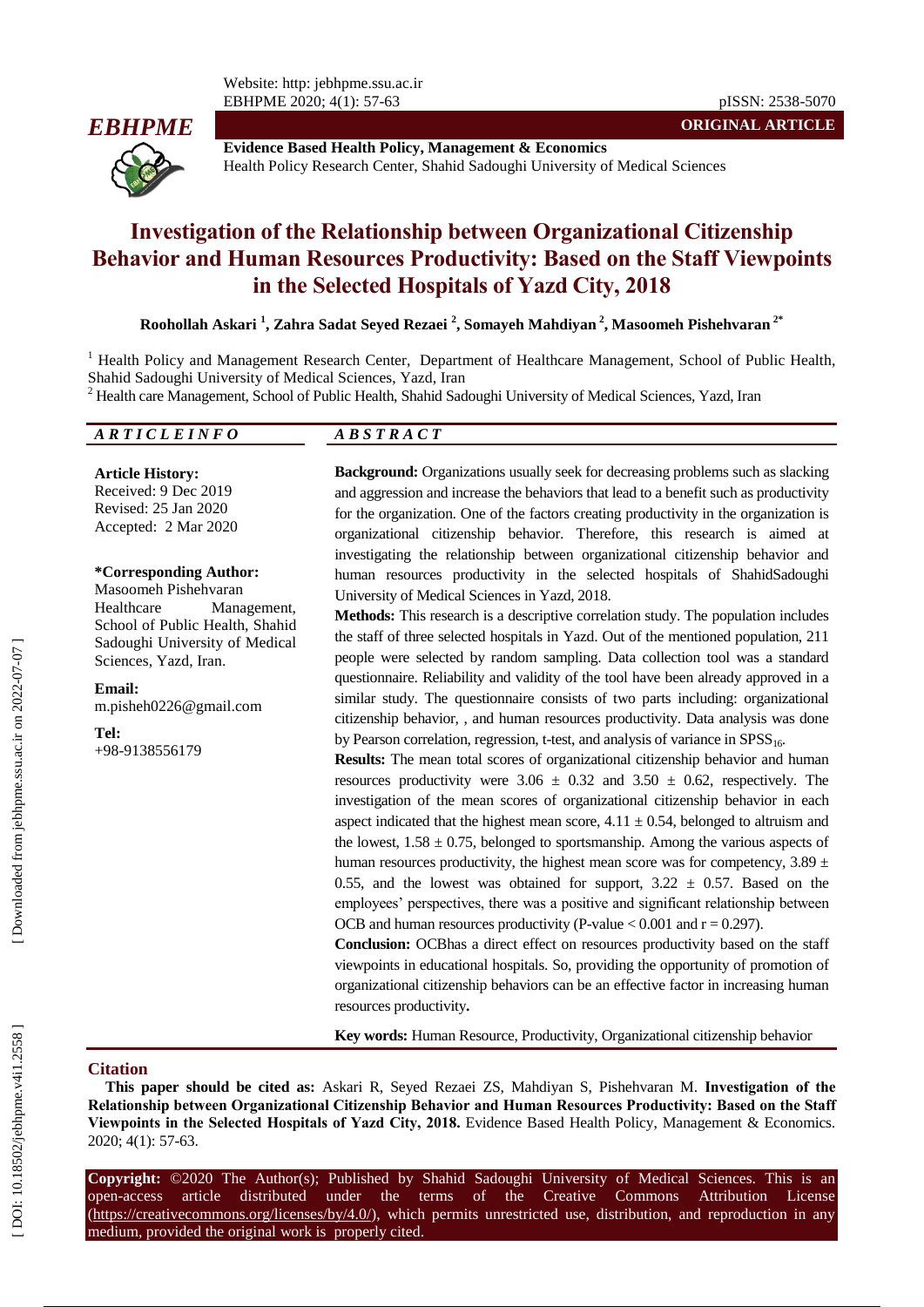## **Introduction**

**D**uring the recent years, a majority of the organizations have been seeking for ways of organizations have been seeking for ways of attracting staff participation in line with their objectives. In between, voluntary and unpaid behaviors have risen which are a field of study for the researchers who call such behaviors as organizational citizenship behaviors (1). The salient performance of the organizations cannot be achieved based on ordinary efforts of the staff because one reason for the success of the large organizations is that they recruit staff whose operational level goes beyond the formal duties (2). Organizations, especially in third world ones, that need a great leap forward in efficiency should set the ground in such a way that the employees and managers can practice all their experiences, competencies and capacities with the peace of mind to improve the organizational goals. This cannot be accomplished unless principles and regulations pertinent to organizational citizenship behavior are identified and the road is paved for the implementation of such behaviors ( 3 ) . Organizational citizenship behavior includes "a set of voluntary and deliberate behaviors that are not part of the formal duties of an individual but they are exhibited and cause effective improvement of the organizational duties and roles" (4) . Beyond what is explained for the organization's employees, organizational citizenship behavior is optional and based on the individual will. It is not directly rewarded, and it is not appreciated by the formal structures of the organization. However, it has a major role in organizational performance and the organization's success (3). First in 1983, Batman and Oregan introduced the dimensions of organizational citizenship behavior (OCB ) including altruism (employees always help others by sincerity, sympathy, and compassion), and consciousness (employees play a role beyond their responsibilities and that is punctuality and preservation of a better position). Then in 1988, the three dimensions of sportsmanship, civic virtue, and courtesy were added to the two mentioned dimensions. Sportsmanship means the

employees' bearing, courage and bravery in performing their tasks. Social manners indicate the employee's active participation in organizational life cycle. Courtesy means that employees communicate each other in a polite and respectful manner (5 ) .(OCB) contributes to the efficiency and effectiveness of organizations through changes in resources, innovations , and inciting adaptation (6). Although, recently attentions have been directed at moral characteristics of individuals in organizations for increasing productivity, the moral virtues like politeness, courtesy, forgiveness, tolerance, helping others, job conscientiousness, dutifulness and others of the like were highly underlined in individual and social life in Islam about 1400 years ago (7). One of the most important objectives of every organization is enhancing the productivity level. Hospital is an organization wherein human resources are the most important capital and the human resources productivity is considered as one of the most important goals. Productivity is defined in different ways. The followings are some definitions of productivity: human resources productivity means maximizing the utilization of the resources, and human resources , and taking scientific measures to reduce of the costs and improve the satisfaction in employees, managers , and consumers (8). According to Iran's national productivity organization, productivity is an intellectual attitude towards work and life. It is more like a culture with the goal of smartening the activities for a better and sublime life (9) .

Peter Drucker, a scientist in management, knows productivity as entailing efficiency and effectiveness; efficiency means performing the jobs in an appropriate manner , and effectiveness means doing the appropriate things (10). There are different theories on the affecting factors of productivity. In brief, the followings can be mentioned among these factors: continuing education of the managers and staff, enhancement of the motivation in the employees for better and more work, creation of proper grounds for the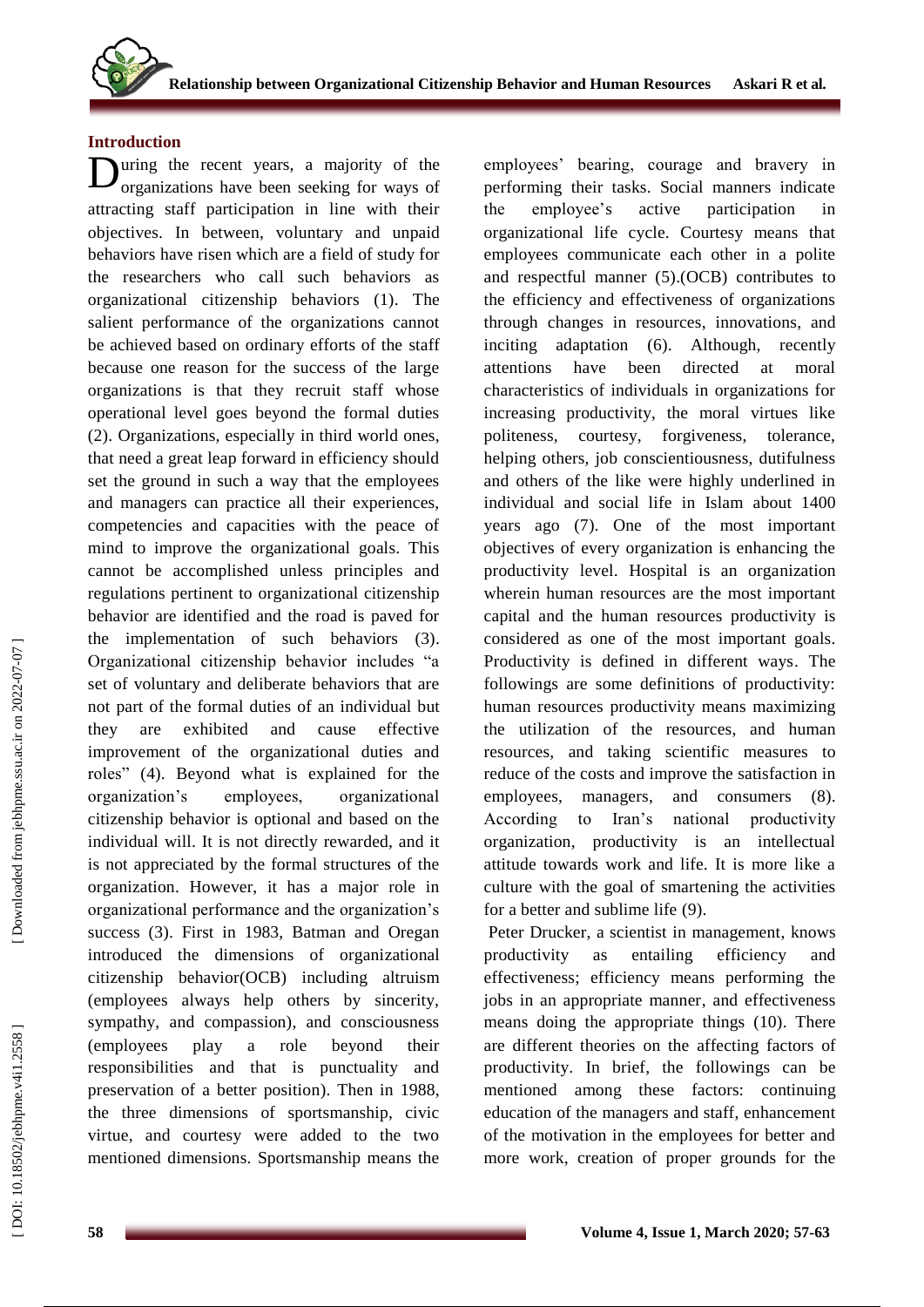

managers and employees innovations and creativities, establishing appropriate performance based payment system as well as a reward and punishment system, enhancing job conscientiousness and social discipline, changes in the systems and methods playing key and sensitive roles, development of governance and domination of organizational policies over the affairs, cost saving as a national responsibility. However, all the authors believe that there is no single solution to increase productivity and rather it is caused by a combination of various factors (8).

The initial studies were mostly aimed at identification of those responsibilities and/or behaviors of the staff in an organization that are mostly neglected. Nowadays, these trivial behaviors have become an integral part of performance management and attracted a large deal of attentions. A studywas conducted by Mahnaz Mile Afshar et al. ( 1), to investigate the relationship between the organizational citizenship behavior and human resourcesproductivity from the perspective of the staff working in university hospitals of Tehran .

Due to the importance of the issue and the significant role ofthe hospitalsin the society as well as the importance of the human resourceswho play a critical role in the capital of this organization, the present study, tried to investigate the organizational citizenship behavior and human resources productivity from the perspective of the staff working in affiliate hospitals of Shahid Sadoughi University of Medical Sciencesin Yazd, 201 8 .

## **Materials and Method s**

According to previous studies (1), and regarding the minimum number of samples required for statistical tests and the maximum facilities, 211 people were randomly selected out of the total population of 1961 people. About 70 people were selected out of every hospital.

Regarding the 10 -percent fall in the number of samples:  $n = 211$ 

R = 0.2  $\alpha = 0.05$  lb = 0.8  $c = 0.5 \times \ln(1 + r \div$  $1 - r$ ) n  $=(Z1 - \alpha \div 2 + Z1 - b)2 \div c2 = n = 211$ 

In this study, we have used a standard questionnaire. Reliability of the questionnaire has been approved in a similar stud y (1). Validity of the questions was evaluated based on the opinions of management professors of Tarbiat Modares, Allameh Tabataba'i, and Tehran Universities. In order to determine the reliability, the questionnaire was divided to two parts and answered by 30 people in a pilot study. The Cronbach's alpha coefficient was obtained as 0.974 for the whole questionnaire, 0.919 for the component of organizational citizenship behavior, and 0.973 for the component of employee productivity (1). One questionnaire included emographic' information (age, gender, education, marital status, job, and ward name) with 15 questions about organizational citizenship behavior in five aspects of conscientiousness, altruism, sportsmanship, courtesy, and civic virtue). The other questionnaire, besides the demographic information, consisted of 26 questions regarding human resources productivity in seven aspects of competency, understanding, support, motivation, feedback, credit, and adaptation. The questions were scored based on Likert's five -point scale and the mean values of the data were reported in a range of 1 to 5. The statistical analysis of the data in inferential level was conducted using  $SPSS_{16}$ . In inferential level, statistical tests of Pearson correlation, regression, t-test and variance analysis were used.

The citizenship behavior scores of 15 -34 were considered as poor citizenship behavior, the scores of 35 -54 were considered as medium, and the scores of 55 -75 were considered as strong citizenship behavior.

This research has been approved under the ethics code IR.SSU.SPH.REC.1397.014and informed consent was given.

## **Results**

According to the obtained data, the women (120 people) constitute the highest percentage (57 %) of the respondents among the sample. In terms of age, most respondents (103 people) i.e. 48% of them are 20 -30 years old. In terms of job,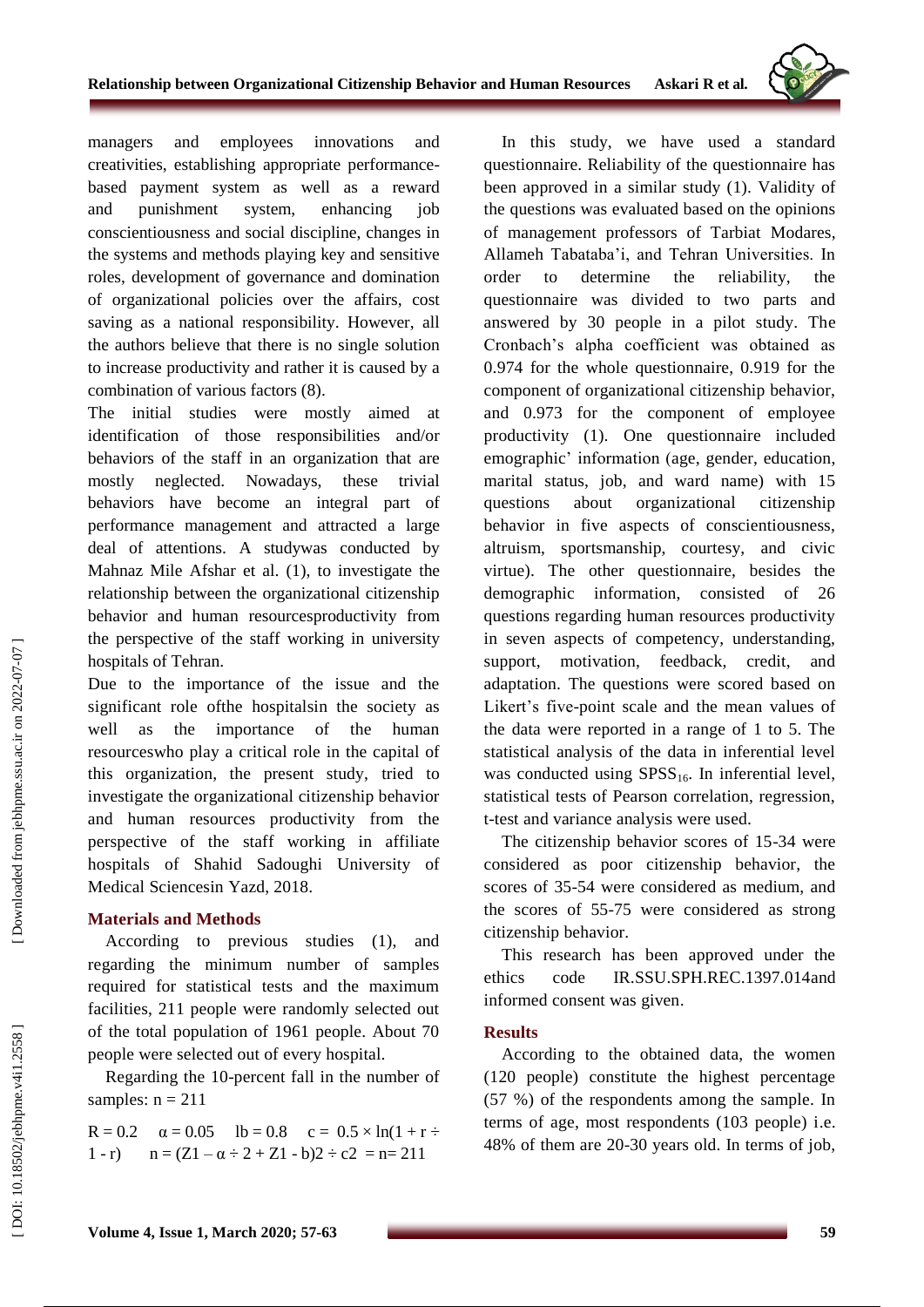

most participants (56 %) have an administrative job. According to the data obtained from the hospital wards, clinical staff has the highest frequency (51.7 %) (Table 1).

According to the mean scores of organizational citizenship behavior in terms of every component, the highest mean was obtained for altruism  $(4.11 \pm 0.54)$  and the lowest mean was obtained for sportsmanship  $(1.82 \pm 0.75)$ .

Among different components of human force

productivity, the highest mean score was obtained for ability (893  $\pm$  0.55) and the lowest mean was obtained for help  $(3.22 \pm 0.57)$  (Table 2).

As seen in Table 3, there is a significant positive relationship between organizational citizenship behavior and human resource s productivity ( $r = 0.297$ , P-value  $< 0.001$ ); i.e. the higher is the organizational citizenship behavior, the higher will be human force productivity (Table 3).

| <b>Variable</b> | <b>Subgroups of each</b><br>variable | <b>Relative</b><br>frequency | <b>Relative frequency</b><br>percentage | <b>Cumulative</b><br>frequency<br>percentage |
|-----------------|--------------------------------------|------------------------------|-----------------------------------------|----------------------------------------------|
| Gender          | Male                                 | 91                           | 43                                      | 43                                           |
|                 | Female                               | 120                          | 57                                      | 100                                          |
|                 | Total                                | 211                          | 100                                     |                                              |
| Age             | $20 - 30$                            | 103                          | 48                                      | 48                                           |
|                 | $31 - 40$                            | 88                           | 41                                      | 89                                           |
|                 | $41 - 50$                            | 17                           | 10                                      | 99                                           |
|                 | $51-60$                              | 3                            | 1                                       | 100                                          |
|                 | Total                                | 211                          | 100                                     |                                              |
| Job             | Clinical position                    | 93                           | 41                                      | 44                                           |
|                 | Administrative position              | 118                          | 56                                      | 100                                          |
|                 | Total                                | 211                          | 100                                     |                                              |
| Hospital wards  | Clinical diagnosis                   | 10                           | 4.8                                     | 4.8                                          |
|                 | Administrative-logistics             | 90                           | 43.5                                    | 48.3                                         |
|                 | Clinical                             | 111                          | 51.7                                    | 100                                          |
|                 | Total                                | 211                          | 100                                     |                                              |

#### **Table 1 .**Demographic information of the study participants

**Table 2 .** Mean scores of OCB and human resources productivity in each aspect

| <b>Score</b>         |               | Mean | <b>Standard deviation</b> |
|----------------------|---------------|------|---------------------------|
|                      | Dutifulness   | 3.59 | 0.87                      |
|                      | Altruism      | 4.11 | 0.54                      |
| Organizational       | Sportsmanship | 1.82 | 0.75                      |
| citizenship          | Courtesy      | 2.29 | 0.54                      |
| behavior aspects     | Civic virtue  | 3.53 | 0.62                      |
|                      | Total         | 3.06 | 0.32                      |
|                      | Competency    | 3.89 | 0.55                      |
|                      | Understanding | 3.77 | 0.50                      |
|                      | Support       | 3.22 | 0.57                      |
| Human resources      | Motivation    | 3.35 | 0.62                      |
| productivity aspects | Feedback      | 3.53 | 0.54                      |
|                      | Credit        | 3.28 | 0.56                      |
|                      | Adaptation    | 3.52 | 0.74                      |
|                      | Total         | 3.50 | 0.41                      |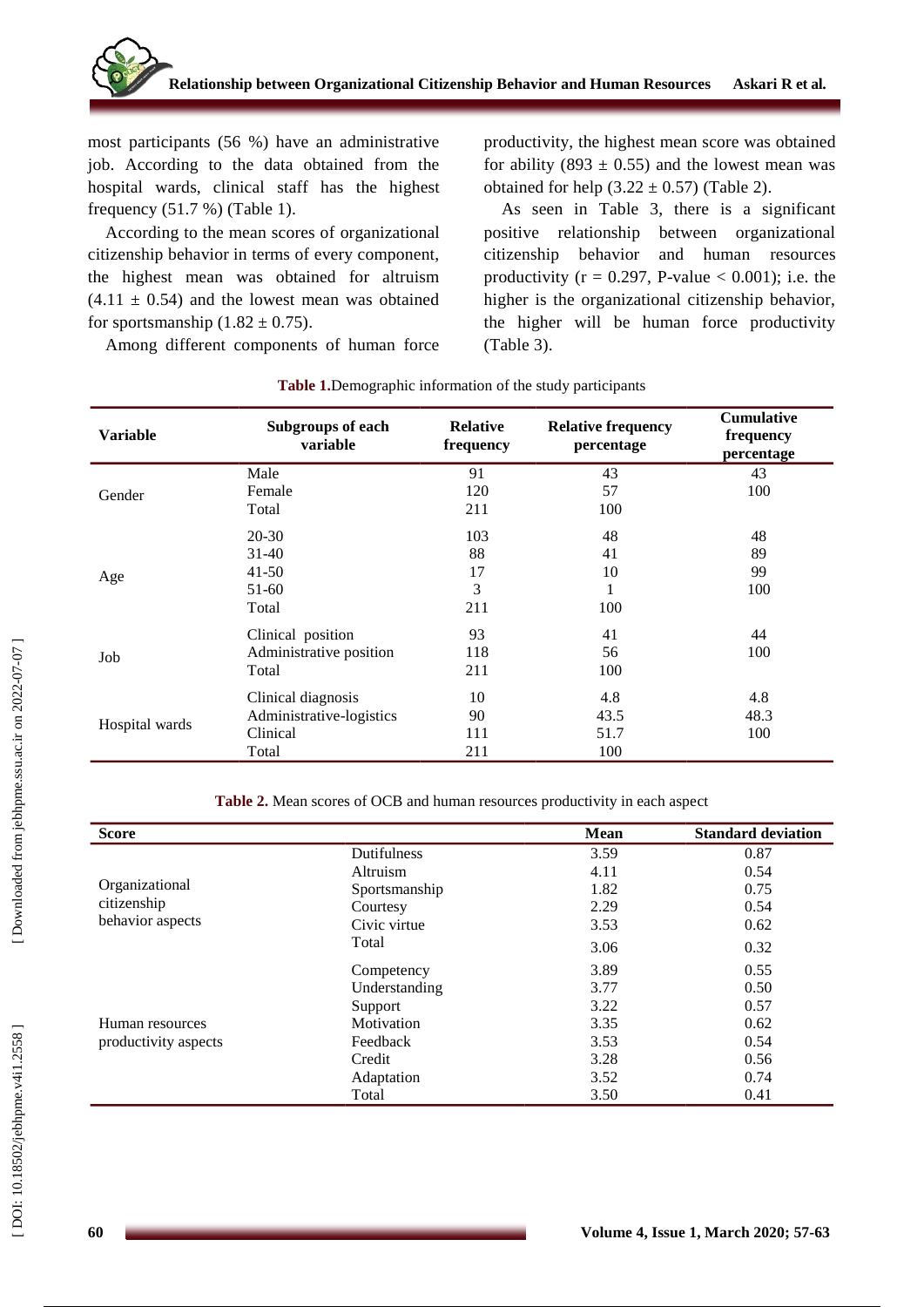

| <b>Pearson correlation coefficient</b> | <b>Human resources productivity</b> |       |  |
|----------------------------------------|-------------------------------------|-------|--|
|                                        | Correlation coefficient             | 0.297 |  |
| Organizational citizenship behavior    | Significance level                  | 0.000 |  |
|                                        | Number                              | 211   |  |

#### **Table 3 .** Correlation coefficient of OCB and human resources productivity

### **Discussion**

Regression test was used to investigate the effect of organizational citizenship behavior on employee productivity in the selected hospitals and the relationship between these variables. So in the studied hospitals, increased organizational citizenship behavior has led to improved productivity. In the studied population, 1 person had a poor citizenship behavior, 186 people had a medium citizenship behavior, and 15 people had a strong citizenship behavior. According to the findings, 27 people had a low productivity, 168 people had a medium productivity, and 195 people had a high productivity. The mean score of the total organizational citizenship behavior and the mean score of the total human force productivity were respectively obtained as  $3.06 \pm 0.32$  and  $3.50 \pm 1.5$ 0.62. Among the components of organizational citizenship behavior, the highest score was obtained for altruism  $(4.11 \pm 0.54)$  and the lowest mean was obtained for sportsmanship  $(1.58 \pm 0.75)$ . Among the different components of human force productivity, the highest mean was obtained for ability  $(3.89 \pm 0.55)$  and the lowest mean was obtained for help  $(3.22 \pm 0.57)$ .

Other relevant studies approved the results of this study.Mile Afshar et al ( 1) investigated the relationship between organizational citizenship behavior and human resources productivity among the staff of six hospitals of Tehran University of Medical Sciences and Shahid Beheshti University of Medical Sciences; their findings were consistent with the results of this study. The results of the present study suggested that based on the staff viewpoints, there is a significant relationship between organizational citizenship behavior and employee productivity in the studied hospitals; i.e. in these hospitals, organizational citizenship behavior has had an effect on employee productivity. However in this study, the two

components of organizational citizenship behavior including sportsmanship and forgiveness did not have any significant relationship with employee productivity in one of the hospitals (Shohadaye Tajrish Hospital); it was due to the employees' dissatisfaction with the unfair management. So, the employees did not have a strong organizational citizenship behavior and they expressed objection. According to Oregan (1988), employees react to injustice by increasing or decreasing their organizational citizenship behaviors (1). According to the research conducted by Servati and Najafzadeh titled "the relationship between organizational citizenship behavior and sport managers' productivity in West Azerbaijan" (1 1), among the components of organizational citizenship behaviors, consciousness and courtesy respectively had the most and the least significant relationship with productivity. The results of the mentioned study are consistent with the findings of this study. In this study, the highest mean has been obtained for altruism and the least mean has been obtained for sportsmanship; this finding is not consistent with the results of the mentioned study.

JalaliFarahani et al. (12) , investigated the model of explaining the effect of organizational culture on organizational learning and human force productivity among the staff of the Ministry of Sport and Youth. According to the results, organizational culture affects organizational learning by a coefficient of 0.43, and human force productivity by a coefficient of 0.63. The influence coefficient of organizational learning on human resource productivity was obtained as 0.53. The model proposed in this research approved the effect of organizational culture on human resource productivity by organizational learning . The results of this research are consistent with the findings of Ataei et al . ( 2),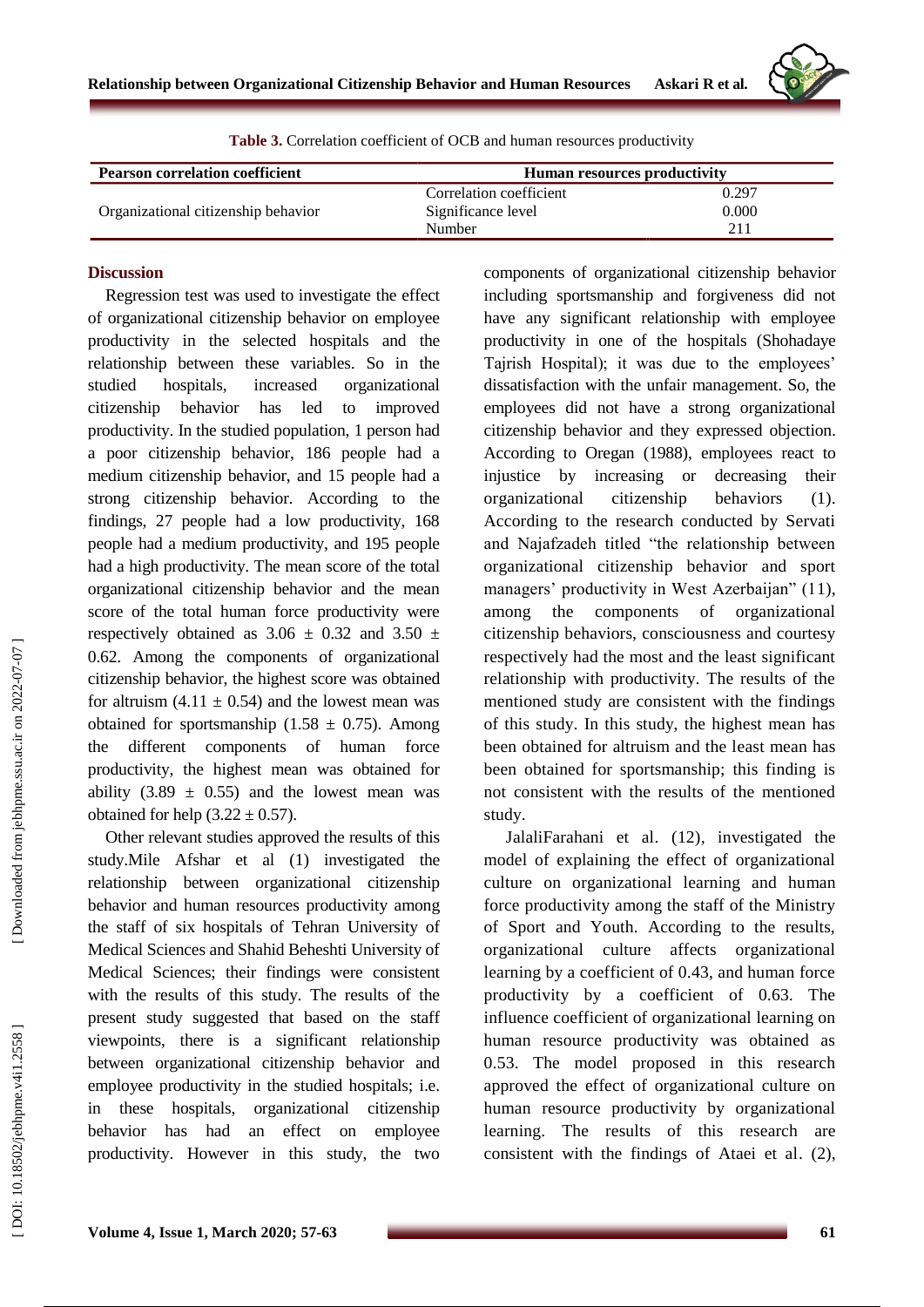Bahadori et al . (13), Rashidi et al . (14), Sun et al . (1 5), Savati et al . (1 6), SoltaniNasab et al . (17).

## **Conclusion**

At the end, we propose some suggestions for future studies regarding the importance of the issue.

Researchers can investigate the factors affecting organizational citizenship behavior in hospital staff.

Also, further organizational factors related to human resource productivity such as organizational culture, organizational agility, and the ability of teamwork can be investigated.

Factors increasing and decreasing human resource productivity can be considered as the strengths and weaknesses of the organization from strategic viewpoints.

Future researchers can investigate the components of human force productivity based on other indicators such as quality of work life, responsibility, and perseverance.

Researchers can conduct similar studies in public or non -public departments and compare the results with the findings of this study.

The significance of the research is due to the fact that if its results are employed in healthcare areas by policy makers, planners, and the hospital managers, employees will pay more attention to the issue of organizational citizenship behavior, human force productivity will be increased, and it will finally lead to the organization's productivity. These findings can be more widely used in the country's healthcare system; they can provide the possibility of achieving the goals of clinical governance and sustainable development in the area of healthcare and treatment.

It should be mentioned that as other studies, this research has been faced with constraints that include the following:

Some of the subjects have been unfamiliar with the research topic and its goals. However, researchers have tried to provide them with clear explanation.

The selected samples did not have adequate motivation for active participation in the study; because most respondents believed that they do not receive any feedback from most of the studies in which they participate. So, it makes it difficult to conduct more studies for improving the performance of this university.

The constraint is the fact some respondents have been so conservative in answering the questionnaires.

The employees have failed to have a careful cooperation because of being tired.

## **Acknowledgement s**

The present study is derived from the research project approved by the School of Public Health in Shahid Sado ughi University of Medical Sciences, Yazd. It has been approved under the ethics code IR.SSU.SPH.REC.1397.014. The authors appreciate the research expert of Faculty of Health and the referees board who helped us in conducting this study.

## **Conflict of interests**

The present study is derived from the research project approved by the School of Public Health in Shahid Sado ughi University of Medical Sciences, Yazd. It has no conflict of interests with any other organization or individual.

## **Authors' contributions**

Askari R designed study; SeyedRezaei Z and Pishehvaran M conducted research; and Mahdi yan Swrote manuscript. Allauthors read and approved the final manuscript.

## **References**

- 1. Mile Afshar M, Rajabzadeh A, Meamarpoor M.The Relationship between Organizational Citizenship Behavior and Human Resource Productivity Among the staff of selected hospitals of Tehran and ShahidBeheshti University of Medical Sciences. Human Resource Management Research. 2012; 2(3): 145 -61. [In Persian]
- 2 . Attai M, Alinejad A, Rahmani N. Investigating the Relationship between Human Resource Productivity and Organizational Citizenship Behavior in Islamic Azad University of Qazvin. Development and Evolution Management. 2015; 7(21): 1 -10. [In Persian]
- 3 . GhaffariAshtiyani P. organizational citizenship